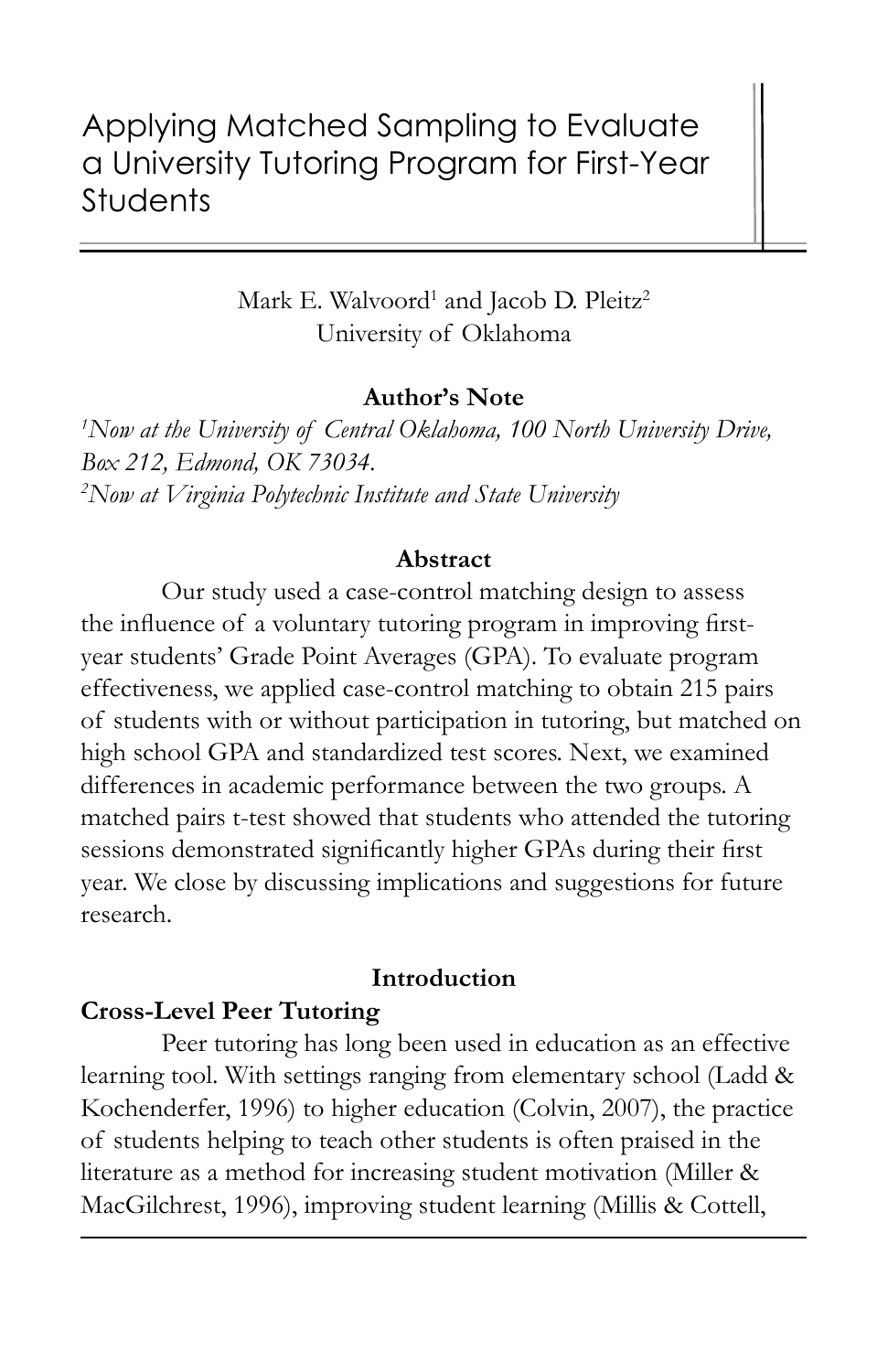1998; Entwistle, 1997), and fostering greater student academic responsibility (Goodlad, 1998). Given the effectiveness of such practices, many schools are adding peer tutoring as a method of improving student performance.

Peer tutoring differs from traditional lecture methods by employing peers, rather than professional teachers, as the primary means of instruction. Although it may seem counterintuitive that a less-experienced expert may be a more effective teacher, research results present many reasons why this may be the case. We'll start by defining what exactly a peer is.

According to Falchikov (2001, p. 1), a peer is someone of "the same social standing," and peer-level tutoring involves "helping each other to learn and learning themselves by teaching" (Topping, 1996; Falchikov, 2001, p. 3). Damon and Phelps provide a more specific definition of this process: "Peer tutoring is an approach in which one child instructs another child in material on which the first is an expert and the second is a novice" (1989, p. 11). Two important points may be derived from this definition, specifically highlighting why peer-level tutoring may be more a more effective method of learning than traditional instructor-based learning.

First, because peer tutoring involves teachers and learners of the same social standing, there may exist a unique social and intellectual reciprocity between the two. Since the teacher and learner are on the same peer level, they may be more likely to share a bond not experienced by the traditional student-professor dynamic. Given that both roles share a similar social status, they may be more likely to identify with the troubles and difficulties of the material in a unique perspective not shared by a more proficient expert. Drawing along the lines of Piaget's learning theory, this shared bond may help the student and learner work together to develop more similar schemata, or building blocks, towards understanding concepts (Piaget & Cook, 1952).

Second, because peer-level tutoring allows students to work together in the teacher-learner dynamic, some people have proposed that a more appropriate term, mutual instruction, be used to describe the process (Swengel, 1991). This term helps emphasize the second potential advantage of peer level tutoring—that by teaching the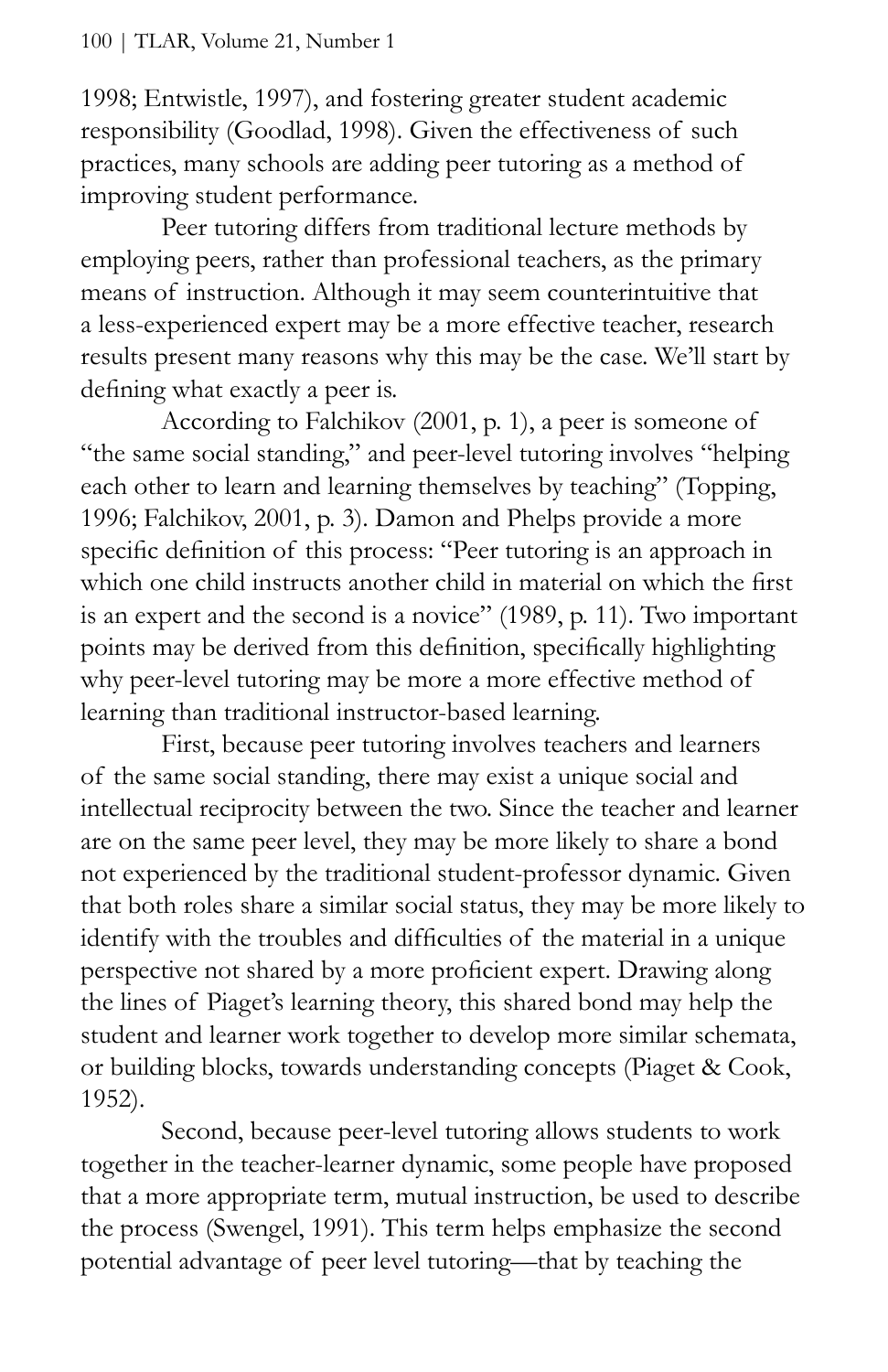material to their classmates, students are able to learn and master the material from a different perspective. By both teaching and learning from one another, students are allowed to engage in a form of cooperative learning (Hermann, 2013; Machemer & Crawford, 2007), a form of learning connected with many positive outcomes, including retaining information longer (Lujan & DiCarlo, 2006) and increased academic confidence (Cherney, 2008).

There are two major characteristics that should differentiate the peer tutor from the "client" student. Tutors must have highquality training (Sheets, 1994) and have clearly defined roles as tutors instead of course teaching assistants (Carsrud, 1979) to be most effective. Proper training gives the tutor confidence in their abilities, skills in communication, and a background in learning theory that allows them to be most effective in working with peers. Unlike teaching assistants, tutors don't have control over students' grades or the construction of course materials, so clients view them as a more neutral resource for discussing course challenges.

Barbara Millis, in Cooperative Learning in Higher Education (2010), summarizes the usefulness of cooperative learning, even apart from any peer tutoring constructs, in effectively encouraging deep learning, critical thinking, and academic skill-building. Properly structured group learning opportunities serve the purpose of increasing topical understanding and academic skills, building communities to connect students to the institution, and increasing a sense of belonging leading to increased retention (Kuh, Kinzie, Buckley, Bridges, & Hayek, 2007).

# **Our Action Tutoring Program**

This paper investigates a voluntary tutoring program at a large, public, mid-western university. Created in 2007, it is a campuswide tutoring program designed to increase students' academic achievement, critical thinking skills, and positive study habits with the ultimate goal of helping to boost retention and graduation rates. Tutoring sessions are staffed by undergraduate Peer Learning Assistants (PLAs) who have previously completed the course that they are tutoring and attend College Reading and Learning Association certified training for quality assurance (College Reading & Learning Association, 2015). Alternatively, sessions may be staffed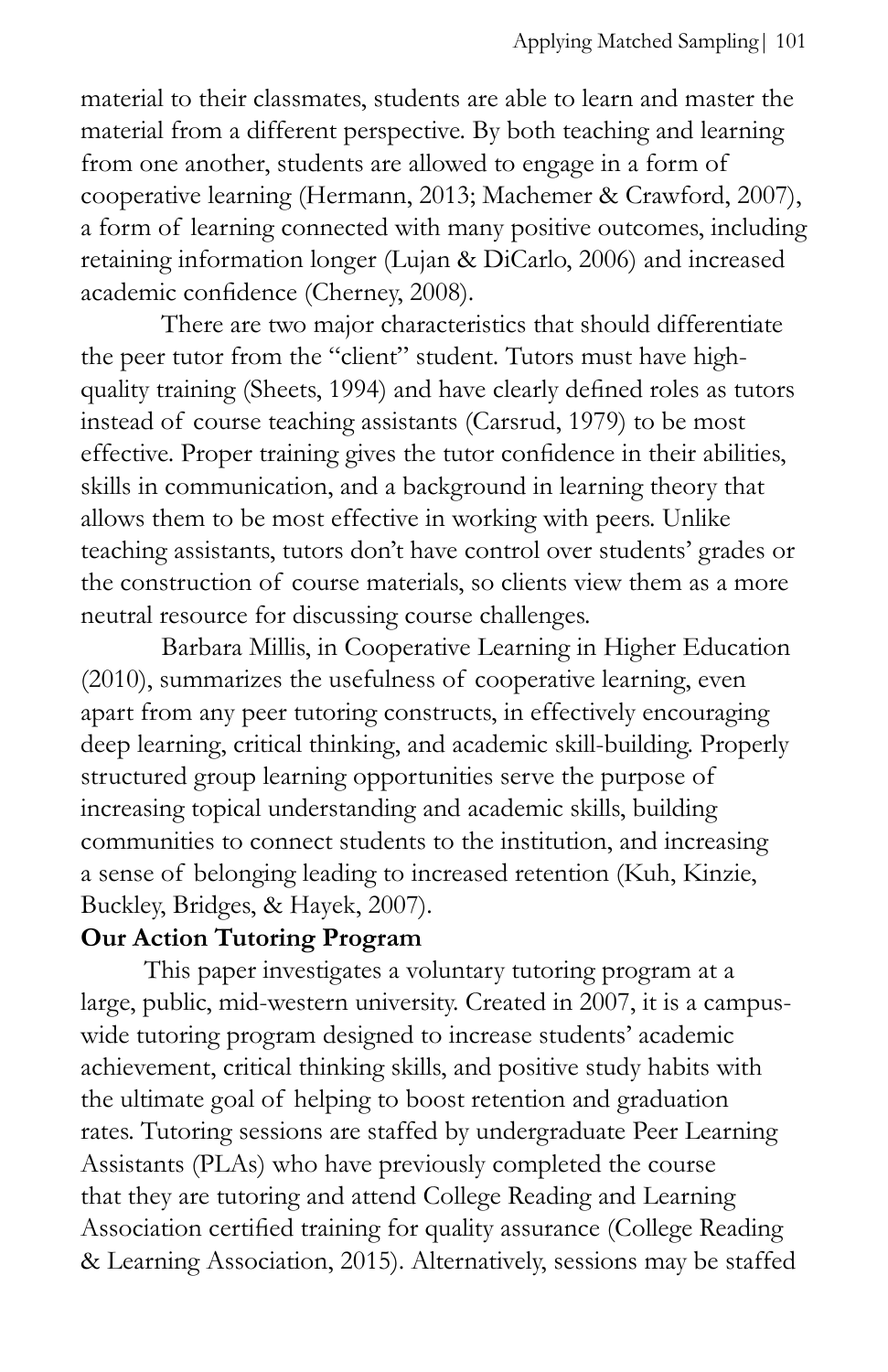by course graduate teaching assistants and/or by course instructors. Called U.C. Action, to promote the idea that students must be proactive in improving their educational experience, the program was originally designed to offer assistance in introductory courses with the highest rates of D, F, or W grades. Specific opportunities offered by the U.C. Action program include group tutoring sessions to encourage peer collaboration and learning communities, faculty lead activities to give the students greater exposure to their professors, and the use of learning enhancement tools such as SmartBoards, iPads, worksheets, and visual aids to integrate active learning.

Faculty participation is encouraged through \$500 grant opportunities, increased interactions with students outside a large lecture setup, efficiency of using their office hours in this way, and the hope of increased student learning in their courses. Approximately 30 faculty, 20 GTAs, and 40 Peer Learning Assistants (PLAs) per semester work with U.C. Action to provide weekly dropin and by-appointment assistance in over 75 courses. The majority of client visits occur at the voluntary, drop-in, group-learning sessions hosted by faculty, but additional visits occur at those hosted by PLAs and at small-group, by-appointment sessions that are available faceto-face or online. For the 2013–2014 academic year, 4,034 students visited sessions over 19,490 times, averaging 4.6 hours of assistance and 3.9 visits per student.

Recent research suggests that attending voluntary tutoring sessions may have a positive effect on student performance and retention, particularly when students perceive a benefit in doing so (Cavanaugh, 2011). In two 2010 studies, both cross-level, voluntary, one-to-one tutoring for at-risk students (Rheinheimer, Grace-Odeleye, Francois, & Kusorgbor, 2010) and drop-in, group tutoring (Cooper, 2010) correlated positively with students' retention rates and academic performance at U.S. public institutions. Additional positive effects were found by Arco, Fernandez, Espin, and Castro (2006) at a Spanish public university, suggesting that the effect may not be unique to domestic institutions. Cross-level, voluntary, group tutoring is also an effective means of increasing course grades when students used at least 9 hours per semester of tutoring according to Munley, Garvey, and McConnell (2010), and it is an effective means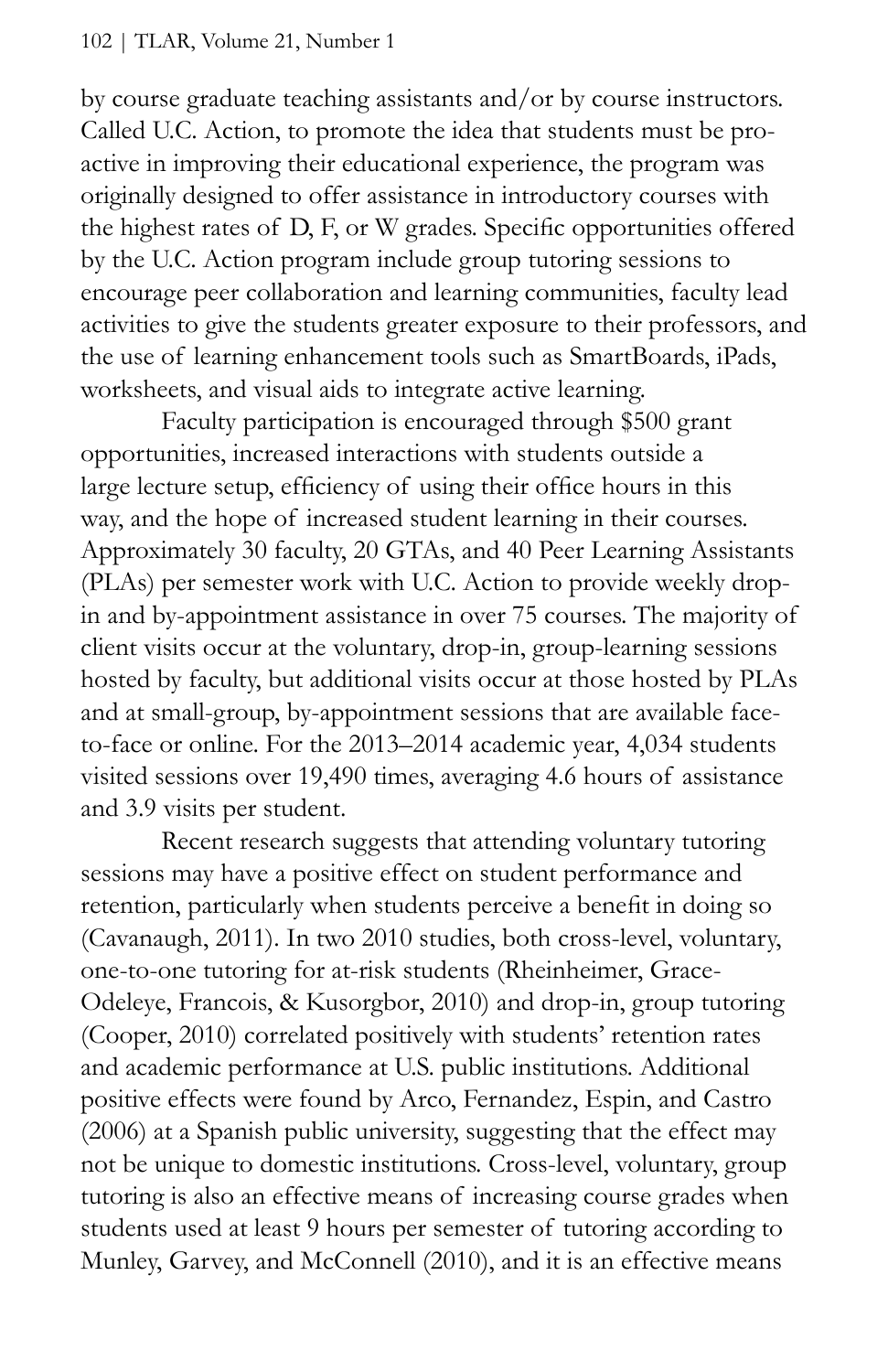to increase overall GPA and retention (Coladarci, Willett, & Allen, 2013).

# **Case-Control Matching**

A well-known factor of proper experimental design is that the groups being compared be as close as possible on every factor other than the one of interest. Because of this, a component of true experimental design is the notion of randomization (the idea that every participant has an equal probability of being assigned to any group). Having equal probabilities of assignment will, in effect, make the groups equal on every factor other than the one being manipulated. As such, any difference in the dependent variable should be attributed to the independent variable.

The notion of case-control matching design is presented in Shadish, Cook, and Campbell (2001), who demonstrate the effectiveness of this quasi-experimental design across a number of fields, including sociology (Holland, 1986), epidemiology (Ahlbom & Norell, 1990), and psychology (Holland & Rubin, 1983). Built upon Rubin's Causal Model (Rubin, 1977), case-control design seeks to answer the question of what if an alternate event had occurred. According to Rubin, every one unit in an experiment has a potential outcome, depending on the condition to which the unit is assigned. The question then becomes, what if the person had not been assigned to this condition, but rather to another condition. All things being equal, should we observe a different outcome, then we can assume the cause of this outcome to be the different condition.

In light of this logic, sometimes called counterfactual conditioning, the current situation provides an ideal environment for case-control design. Specifically, students are presented with 1 of 2 potential realities: either attending or not attending one or more tutoring sessions. The question then becomes, what would have happened, had the attending student not attended, or what would have happened if an un-tutored student had participated. In traditional experimental design, this is created through the process of randomization (Fisher, 1935); however, because we cannot randomly assign participants to groups in the current case, we used a casecontrol setup.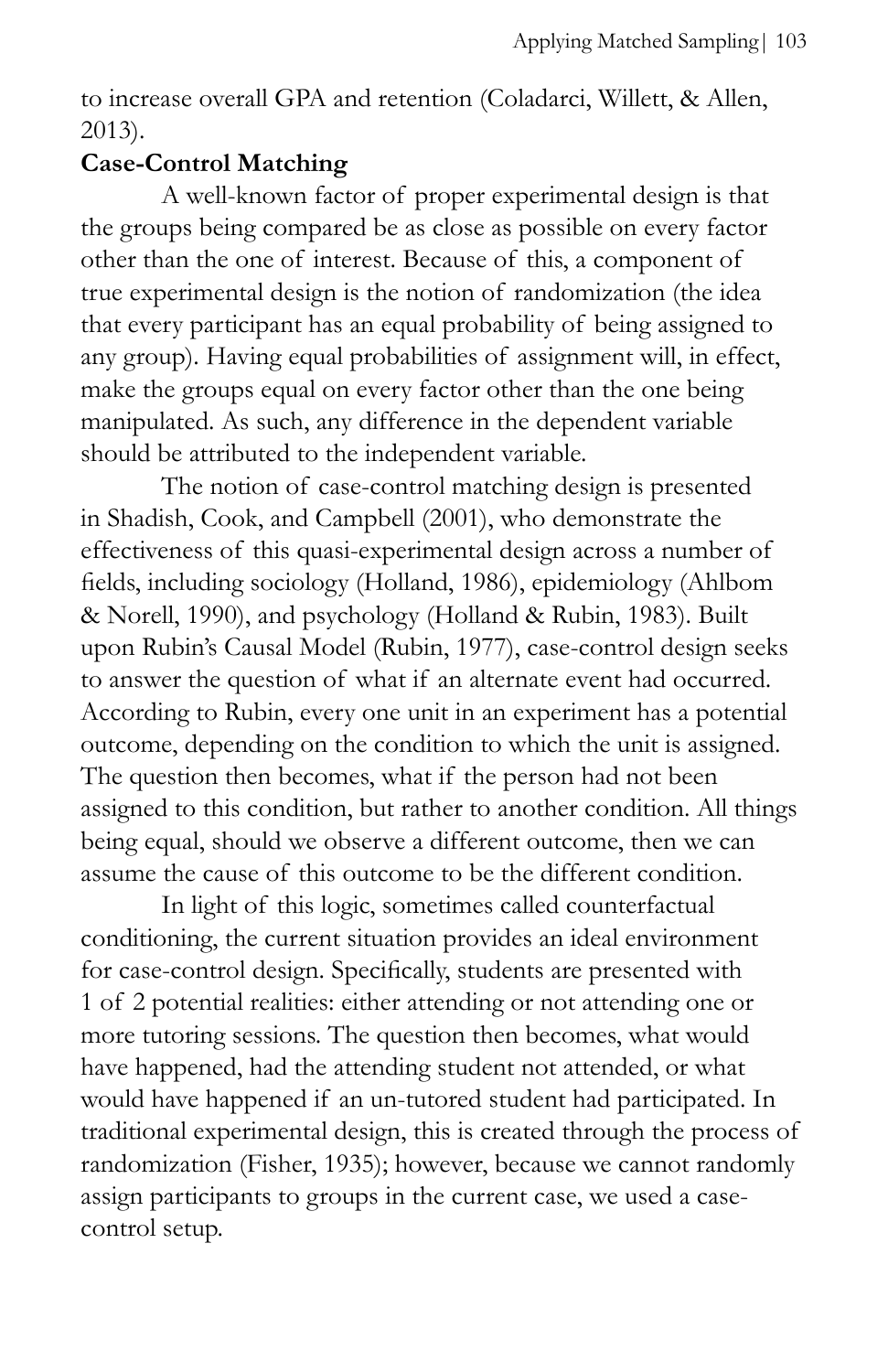Case-control designs create "equal groups" through matching on variables known to potentially influence the outcome. For example, college grades are often directly related to high school grades and standardized test scores (Pleitz, Terry, & Campbell, 2010). Given these pre-existing potential differences, along with the knowledge that such differences may cause a difference in the outcome that cannot be attributed directly to the variable under interest, case-control designs seek to match on these variables. They effectively wash out their influence and create equal groups. By controlling for all known confounding variables, case-control designs then allow the experimenter to answer the question of what would have happened, had an alternate reality occurred.

# **Purpose of the Current Study**

As tutoring programs become more popular, researchers and educators are becoming more interested the effectiveness of such programs in improving students' academic performance. However, given that attendance at many of these tutoring sessions is strictly voluntary, true experimental design is typically not possible. This current article provides an example of how case-control designs can be used to assess the influence of these programs in a more effective manner. Using case-control designs, researchers and administrators can gain a greater insight into the efficacy of such programs, and hopefully better understand how to improve student performance in higher education.

## **Methods**

# **Participants**

Data were collected from approximately 3,939 students at a large mid-western university (University of Oklahoma IRB approval #3563). Although exact ages of participants were not available, it is likely that they were between the ages of 18 and 20, because we restricted our study to first-year students and our campus has a fairly traditional student population. Approximately 2,135 (54%) of the sample were female. Of the sample, approximately 14% of students attended at least one U.C. Action tutoring session. Table 1 presents an overview of the sample's descriptive statistics.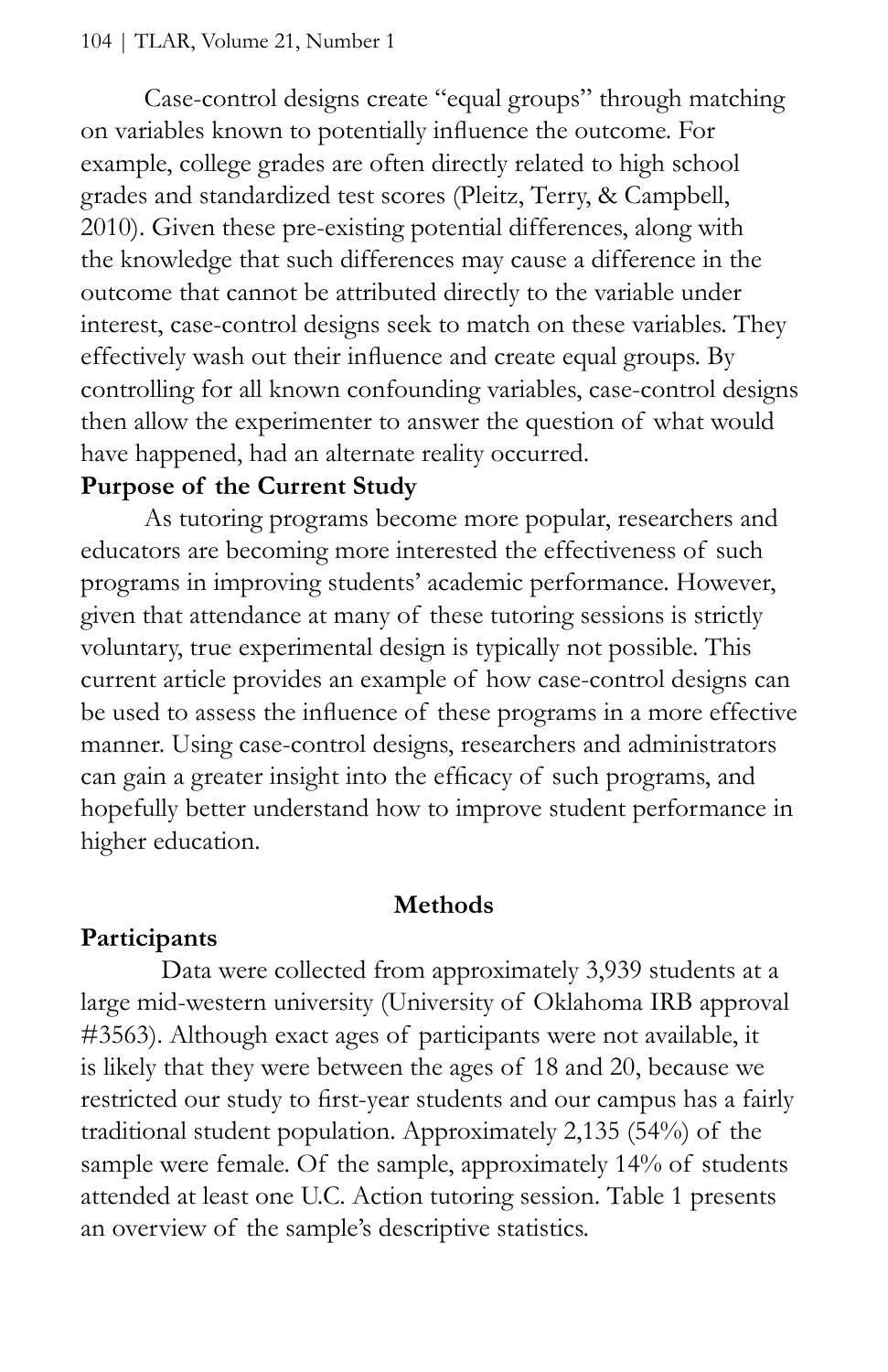| Labels and Descriptive Statistics for Sample $(N=3,939)$ |        |       |           |       |            |        |  |  |
|----------------------------------------------------------|--------|-------|-----------|-------|------------|--------|--|--|
| Variable                                                 |        | N     | Mean      | SD    | Min        | Max    |  |  |
| ACT                                                      |        | 3,939 | 25.97     | 3.90  | 14.00      | 36.00  |  |  |
| High School GPA                                          |        | 3,939 | 3.65      | 0.29  | 2.22       | 4.00   |  |  |
| Average Minutes per                                      |        | 557   | 44.78     | 40.68 | 0.010      | 201.07 |  |  |
| <b>Visit</b>                                             |        |       |           |       |            |        |  |  |
| Minutes (Total)                                          |        | 557   | 82.10     | 42.92 | 0.01       | 240.00 |  |  |
| First Semester GPA                                       |        | 3,939 | 2.9787    | 0.88  | 0.00       | 4.00   |  |  |
| Variable                                                 | Label  |       | Frequency |       | Percentage |        |  |  |
| Gender                                                   | Gender |       |           |       |            |        |  |  |
| Male                                                     | 1      |       | 1,804     |       | 45.80%     |        |  |  |
| Female                                                   | 2      |       | 2,315     |       | 54.20%     |        |  |  |
| Action Tutoring                                          |        |       |           |       |            |        |  |  |
| Yes                                                      | 1      | 557   |           |       | 14.14%     |        |  |  |
| No                                                       | 0      |       | 3,382     |       | 85.86%     |        |  |  |

**Table 1** 

In the current situation, the cases/controls are matched on high school GPA and standardized test scores. These variables have been shown to be highly associated with college performance in previous studies (Pleitz et al., 2010), and explain 20% of the variance in first year GPA within the current study. Table 2 presents the means and standard deviations of high school GPA, ACT score, and first year college GPA for the two groups. The control group represents the students who did not attend the U.C. Action tutoring sessions while the study group represents the students who attended one or more sessions.

| Table 2                                            |                |                   |              |  |  |  |  |  |
|----------------------------------------------------|----------------|-------------------|--------------|--|--|--|--|--|
| Descriptive Statistics for Case and Control Groups |                |                   |              |  |  |  |  |  |
| Group                                              | High School    | Standardized Test | First Year   |  |  |  |  |  |
|                                                    | <b>GPA</b>     | Score             | <b>GPA</b>   |  |  |  |  |  |
| Control                                            | 3.634 (0.3045) | 26.040 (3.986)    | 2.925(0.923) |  |  |  |  |  |
| Study                                              | 3.744(0.233)   | 25.554 (3.318)    | 3.305(0.548) |  |  |  |  |  |

 $T - 1 - 2$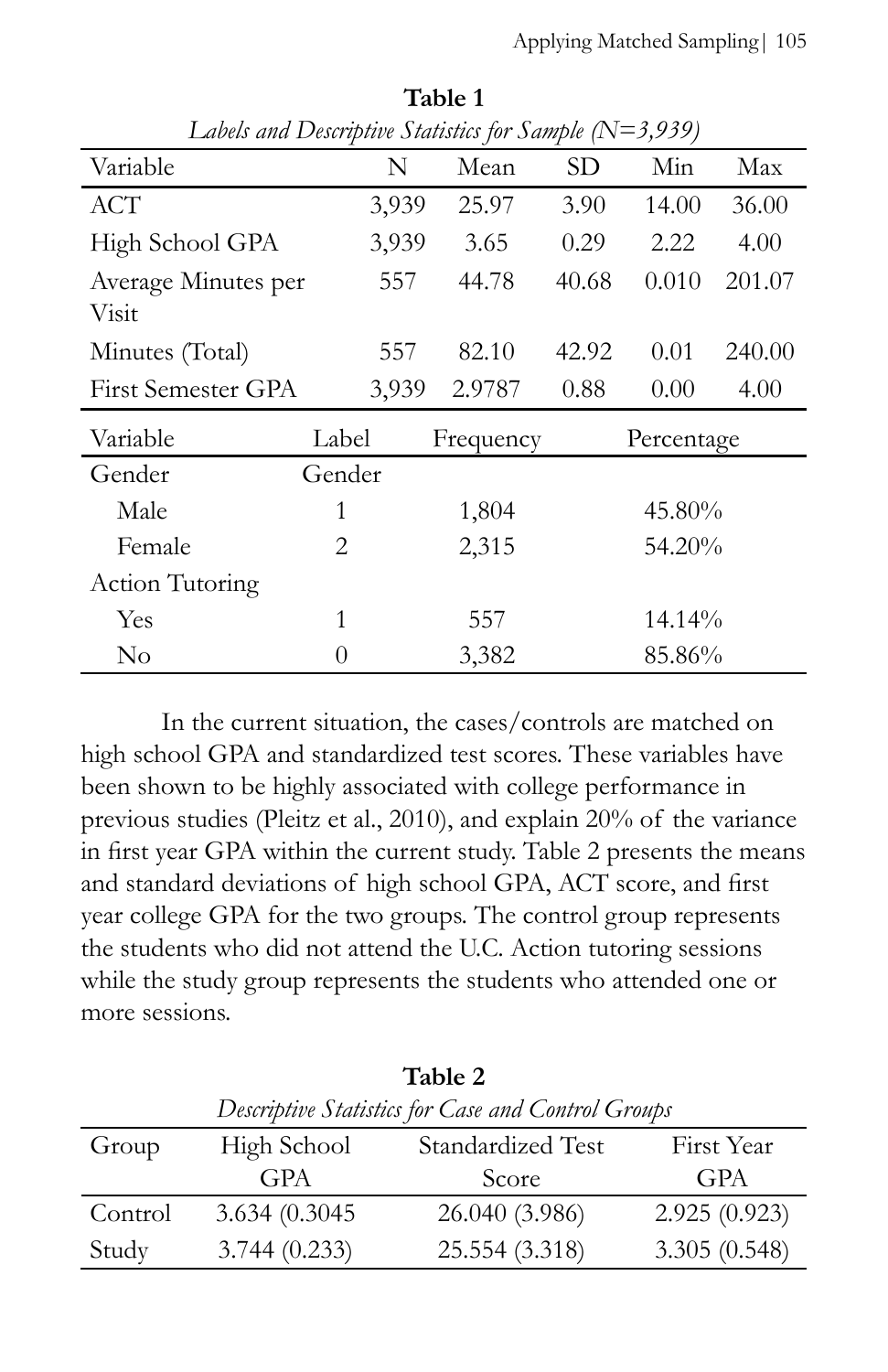Table 2 reveals that the study group (those students who attended the tutoring sessions) entered into college with higher incoming high school GPAs but a slightly lower average standardized test score than the control group. Because of this, it may be that their higher first year GPAs are a reflection of greater academic credentials, rather than being due to attending the tutoring sessions. To account for this, we matched students between the two groups on these variables, to get a more representative picture of the influence of the U.C. Action program on first year GPA.

#### **Results**

After creating the criteria for matching (equal high school GPA's and standardized test scores), the data set contained 215 pairs of matched students. Given that the original study data set contained 557 first-year students that had visited tutoring, appropriatelymatched pairs were found for 39% of those students. After matching, the mean high school GPA for the group was 3.74 and the mean standardized test (ACT) score was 26.30.

Having matched the samples on the relevant predictors, we then examined the mean differences in first year performance between the two groups. A paired sample t-test was conducted to compare the first year GPAs in the study and control conditions. Table 3 presents the results from the t-test where the mean variable represents the difference between the study group and the control group.

| Tavit J<br>Results from Case-Control Paired Samples t-test |        |             |     |         |                |  |  |  |
|------------------------------------------------------------|--------|-------------|-----|---------|----------------|--|--|--|
|                                                            | Mean   | – Std Error | Df. | t value | pr < t         |  |  |  |
| -215                                                       | 0.2909 | 0.0664      | 213 | 4.37    | $\leq$ (0.001) |  |  |  |

**Table 3**

Results indicated that there was a significant difference between the scores for the attendees (M=3.29, Sd=0.57) and the control group (M=2.99, Sd=0.92), t(214)=4.37, p < .0001. Figure 1 presents the distribution of differences in college GPA between the two groups. The solid curve represents the data distribution using a standard normalized curve, while the dotted line represents the data distribution using a kernel density method. The box plot presents the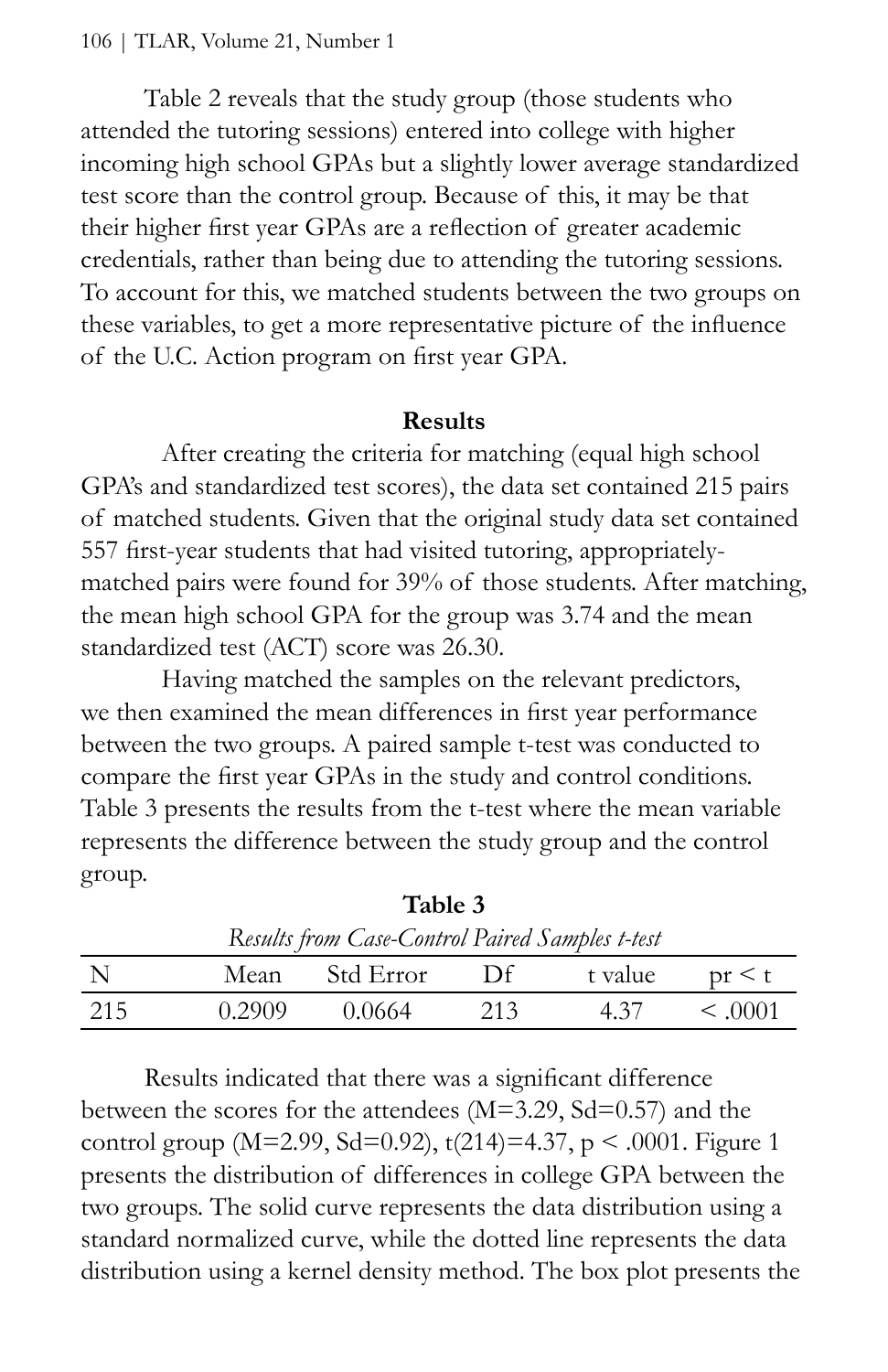mean difference in college GPA between the two groups, along with a 95% confidence interval for this difference.



*Figure 1. Distribution of differences in first year GPA between matched samples.*

## **Discussion**

The current study applied a case-control matched-pairs analysis to investigate the effectiveness of attending U.C. Action tutoring sessions on a student's first year academic performance. Students were matched on incoming high school GPAs and standardized test scores, and the differences in academic performance between the two groups were examined. Results indicated that the mean GPA for the group who attended at least one tutoring session was approximately 0.29 higher than the group who did not attend.

As we anticipated, those who attended at least one session had a higher average high school GPA than non-attendees, but we were surprised that their average standardized test scores were slightly lower. This implies that attendees are motivated to get better grades but may have some difficulty taking tests, and perhaps they attend tutoring hoping to increase test performance.

The results from the current study suggest that programs such as U.C. Action are having a positive effect on improving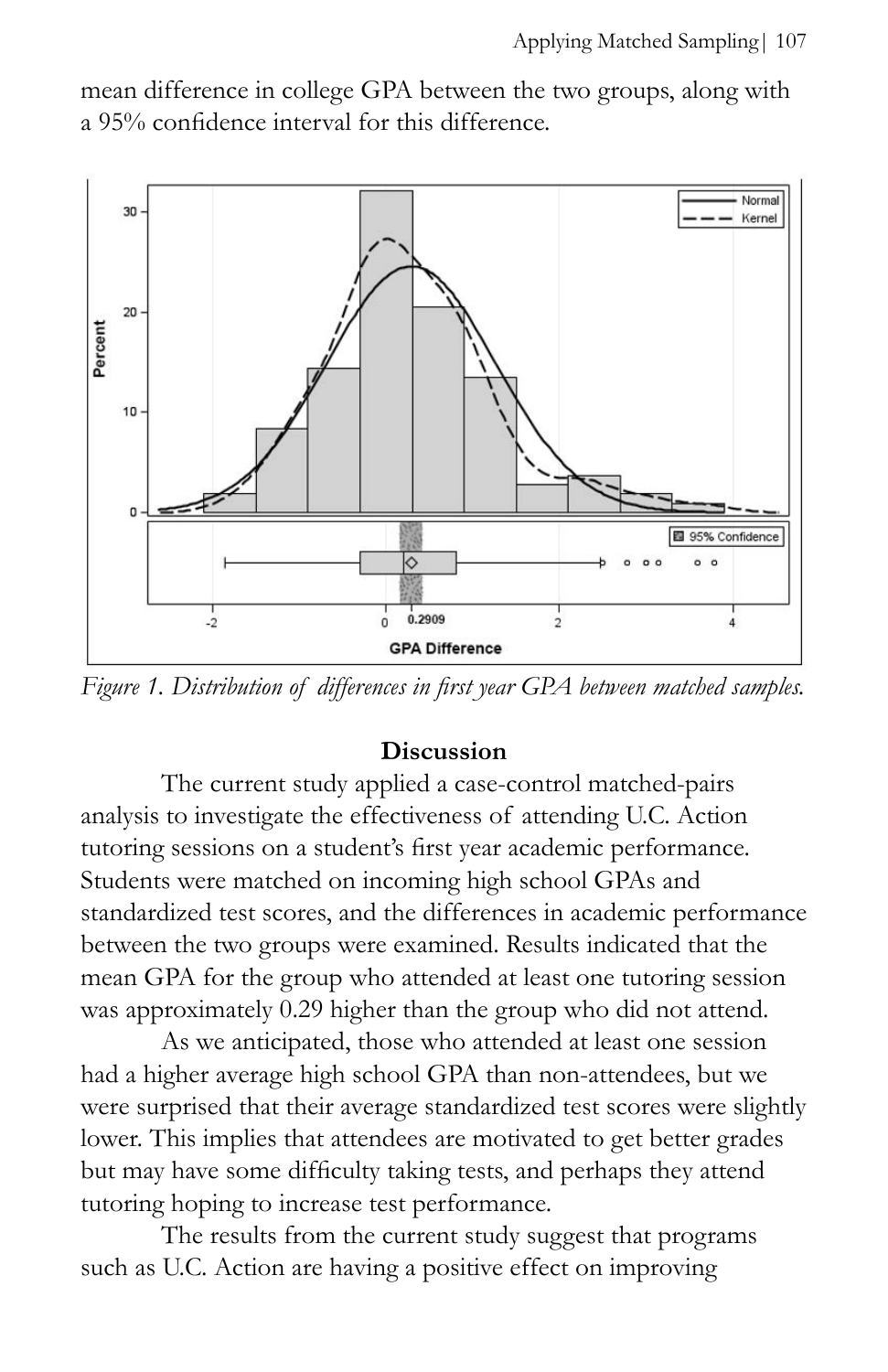students' first year GPAs. These findings continue to support the notion that implementation of peer-lead, and cross level tutoring may provide an effective method of improving student performance in higher education. Further, Given that many schools are feeling the increased pressures of budget cuts and faculty shortages, the current findings may be of particular importance within the current financial climate.

Peer tutoring can take many forms, and researchers continue to analyze the most effective methods for various educational settings. Topping (1996) summarized tutoring research in both K–12 education and higher education, showing evidence that peer tutoring is both an effective and cost-efficient means of increasing student performance, and in some cases, decreasing drop-out rates. Similarly, Falchikov (2001) gives several advantages to peer tutoring in higher education settings including decreased drop-out rates, increased study skills, and increased confidence. As the popularity of tutoring programs continues to grow, researchers have become more interested in investigating how these programs can increase retention, academic success, and graduation rates.

Along with demonstrating the effectiveness of cross-level, faculty-involved tutoring programs in improving student academic performance, the current results also present an effective way of implementing quasi-experimental design to assess cause and effect when true randomization is not a viable option. Specifically, by matching on factors known to influence the outcome of interest (student academic performance), the current article has demonstrated that the effects of random assignment may be achieved even in situations where participation in the experimental group variable is voluntary.

# **Shortcomings of the Current Study**

Because the results presented above relied on post-hoc analysis of data observations rather than a full experimental setup, we must be careful with the interpretation of our results. It is important to point out that the students were neither randomly assigned to groups, nor randomly sampled from a general population. As such, it is not possible to directly state that participation in the tutoring program caused students to earn higher grades. Since our results were observed without any randomization or manipulation, any direct line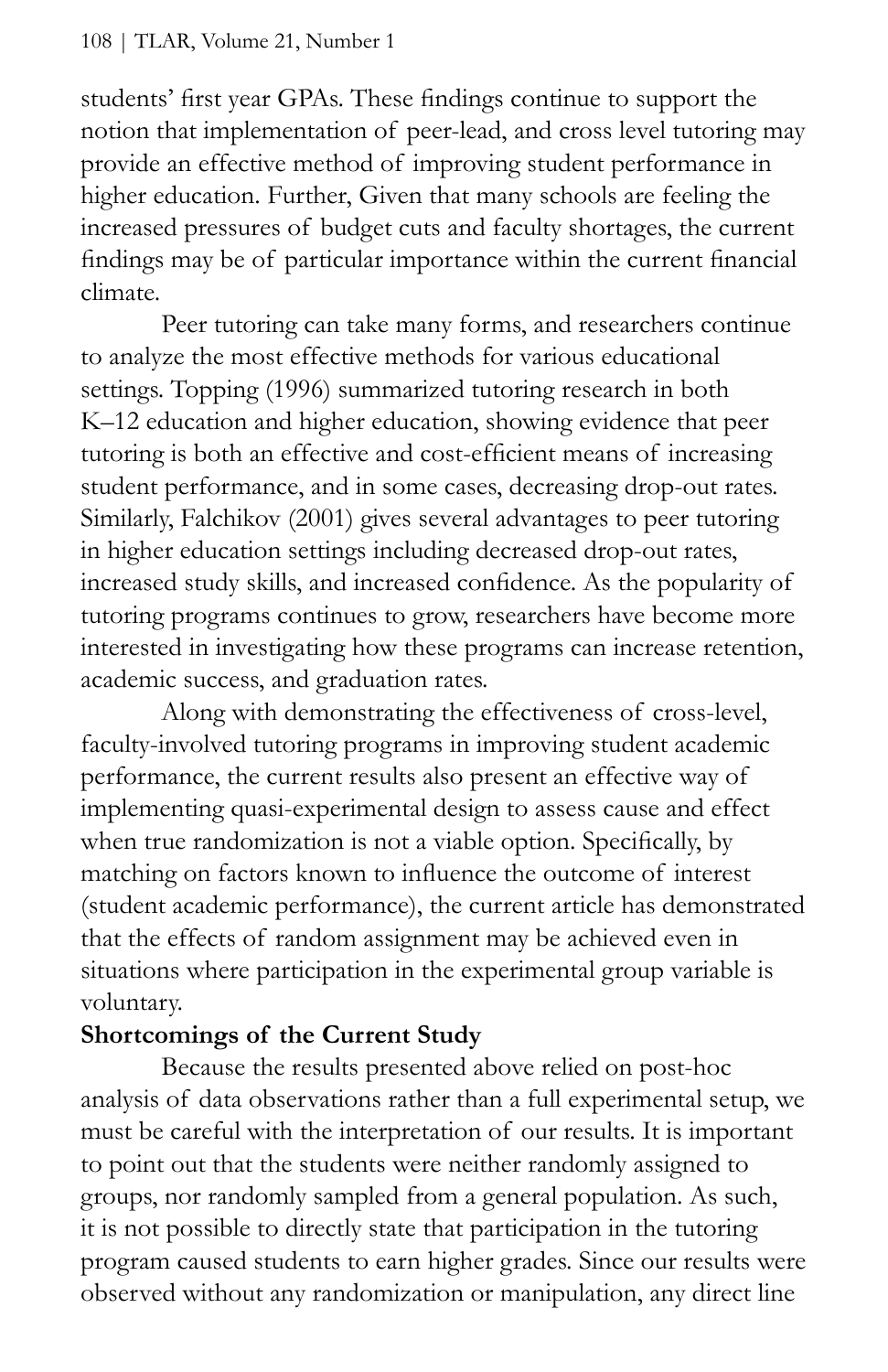of causation is not possible due to potential confounds (Shadish et al., 2001).

Additionally, it is important to note that the above analysis is limited in scope due to its focus on the aggregate level of student body, rather than on the more microscopic details. That is, because students are lumped into one large sample, any nuanced behaviors are not detected. These include specific potential interactions between attendance and different majors, attendance at sessions with or without faculty present, and attendance and duration of visits. Although it appears that attending at least one session is helpful, it remains to be seen whether it is particularly more helpful for certain courses, majors, or types of students than others. These variables provide the greatest opportunity for future research.

# **Applications**

While the present results indicate that participation in our voluntary tutoring sessions yields positive benefits for students, they also represent a pervasive problem long known to administrators and educators—that voluntary programs are only beneficial if students are willing to partake in them. Furthermore, as the above results indicate, students who are most likely to use the program are also those most likely to already have high grades to begin with. As such, it seems that those students who need academic assistance programs the most, may be the least likely to use them.

Understanding why lower achieving students are less likely to attend these effective sessions is an important first step to making such programs more attractive to target populations. Strategies we've used to make sessions more attractive and accessible to these target groups include having professors host the sessions, scheduling sessions at times and days to cater to students' needs and study habits, and offering sessions online to allow different learning preferences and flexibility of location.

Maximizing a student's academic potential is one of the most important goals for colleges and universities. This article has demonstrated how one method of instruction, a voluntary tutoring program, can be used to improve a student's first year GPA. Although there is a great deal more that needs to be studied within this area, including how to recruit low-achieving students to these services, by being able to demonstrate such programs' effectiveness,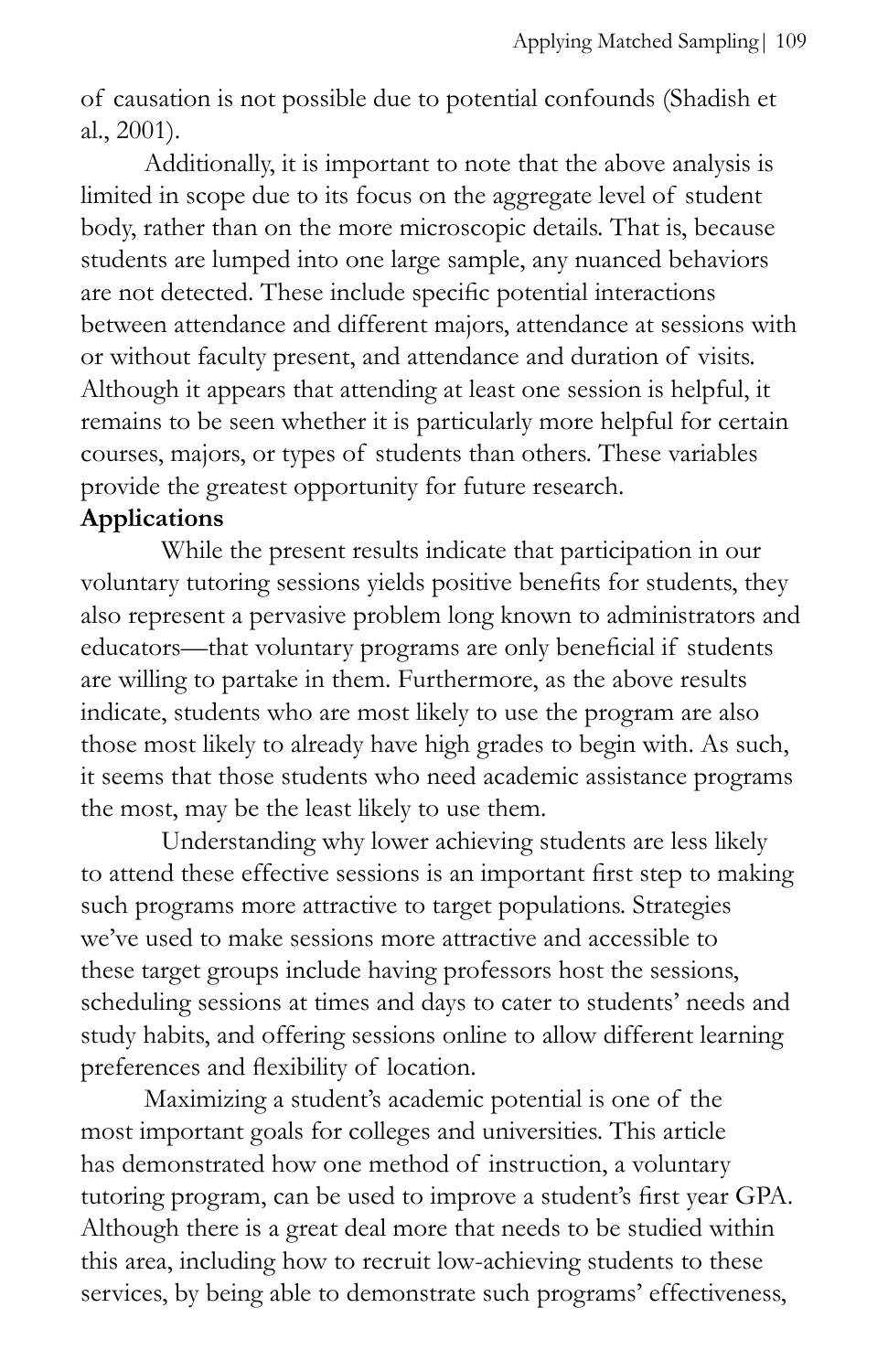researchers and administrators can provide students with at least one powerful reason for attendance.

### References

- Arco, J. L., Fernandez, F. D., Espin, A., & Castro, M. (2006). *A crossage peer tutoring program to prevent academic failure and drop-out among first year university students.* Proceedings from the 36th ASEE/ IEEE Frontiers in Education Conference, Session M2E, October 28–31, 2006, San Diego, CA.
- Ahlbom, A., & Norell, S. (1990). *Introduction to modern epidemiology.* Chestnut Hill: MA, Epidemiology Resources.
- Carsrud, A. L. (1979). Undergraduate tutors: Are they useful? *Teaching of Psychology, 6*(1), 46–49.
- Cavanaugh, M. (2011). Students' experiences of active engagement through cooperative learning in lectures. *Active Learning in Higher Education, 12*(23), 23–33.
- Cherney, I.D. (2008). The effects of active learning on students' memories for course content. *Active Learning in Higher Education, 9*, 152–171.
- Coladarci, T., Willett, M. B., Allen, D. (2013). Tutor program participation: Effects on GPA and retention to the second year. *The Learning Assistance Review, 18*(2), 79–96.
- College Reading & Learning Association. (2015). About ITTPC. Accessed 31 October 2015 at http://www.crla.net/index.php/ certifications/ittpc-international-tutor-training-program.
- Colvin, J. W. (2007). Peer tutoring and social dynamics in higher education. *Mentoring and Tutoring, 15*(2), 165–181.
- Cooper, E. (2010). Tutoring center effectiveness: The effect of drop-In tutoring. *Journal of College Reading and Learning, 40*(2), 21–34.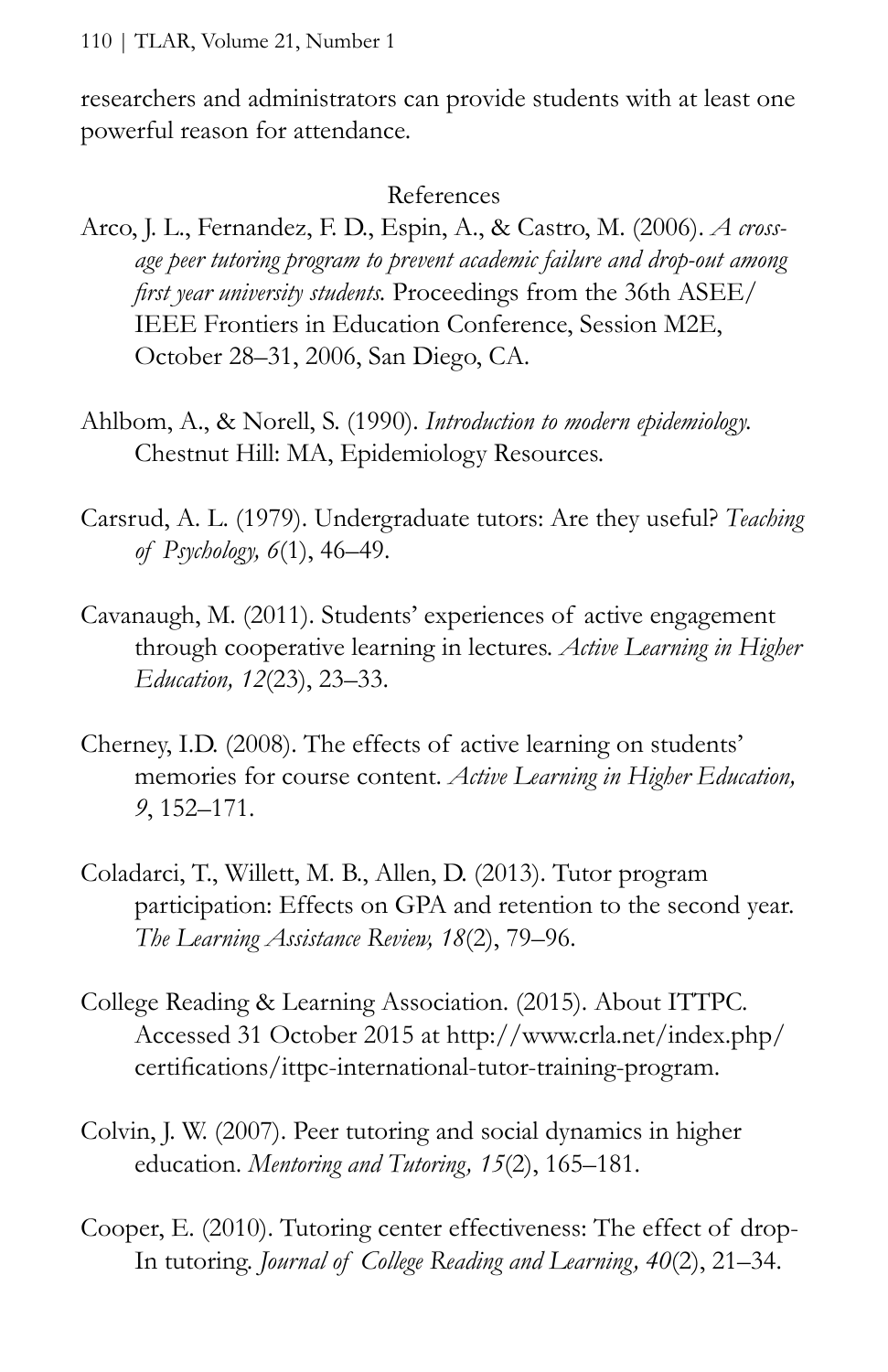- Damon, W., & Phelps, E. (1989). Critical distinctions among three approaches. In N.M. Webb (Ed.), *Peer interaction, problem-solving and cognition: Multidisciplinary perspectives.* New York: Pergamon.
- Entwistle, N. (1997). Reconstituting approaches to learning: A response to Webb. *Higher Education, 33*(2), 213–218.
- Falchikov, N. (2001). *Learning together: Peer tutoring in higher education.* New York: Routledge Falmer.
- Fisher, R. A. (1935). *The design of experiments.* Edinburgh: Oliver and Boyd.
- Goodlad, S. (1998). Students as tutors and mentors. In S. Goodlad (Ed.), *Mentoring and tutoring by students* (pp. 1–17). London: Kogan Page.
- Hermann, K. J. (2013). The impact of cooperative learning on student engagement: Results from an intervention. *Active Learning in Higher Education, 14*(3), 175–187.
- Holland, P. W. (1986). Statistics and causal inference. *Journal of the American Statistical Association, 81*(396), 945–960.
- Holland, P. W., & Rubin, D. B. (1983). On Lord's paradox. In H. Wainer & S. Messick (Eds.), *Principals (sic) of modern psychological measurement* (pp. 3–25). Hillsdale, NJ: Lawrence Erlbaum Associates.
- Kuh, G. D., Kinzie, J., Buckley, J. A., Bridges, B. K., & Hayek, J. C. (2007). Piecing together the student success puzzle: Research, propositions, and recommendations. *ASHE Higher Education Report, 32*(5), 1–182.
- Ladd, G. W., & Kochenderfer, B. J. (1996). Linkages between friendship and adjustment during early school transitions. In: W. M. Bukowski, A. F. Newcomb & W. W. Hartup (Eds.), *The*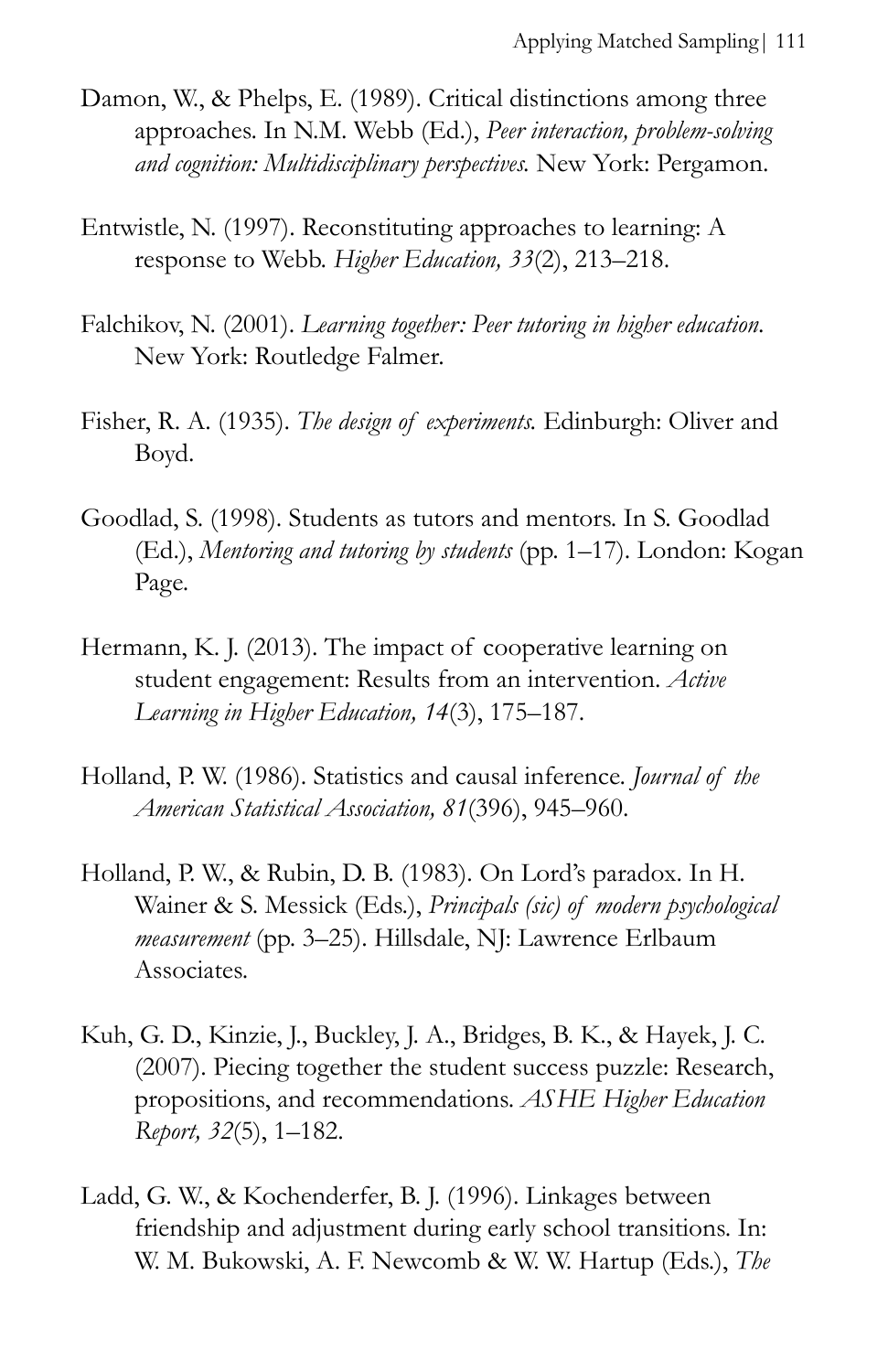112 | TLAR, Volume 21, Number 1

*company they keep: friendship in childhood and adolescence* (pp. 322– 345). Cambridge, UK: Cambridge University Press

- Lujan, H. L., & Dicarlo, S. E. (2006). Too much teaching, not enough learning: What is the solution? *Advances in Physiology Education, 30*, 17–22.
- Machemer P.L., & Crawford, P. (2007). Student perceptions of active learning in a large cross-disciplinary classroom. *Active Learning in Higher Education, 8*(1), 9–30.
- Miller, J. E., & MacGilchrist, L. (1996). A model for peer-led work. *Health Education, 2*, 24–29.
- Millis, B. J. (2010). Why faculty should adopt cooperative learning approaches. In B. J. Millis (Ed.), *Cooperative Learning in Higher Education: Across the Disciplines, Across the Academy* (pp. 1–9). Sterling, VA: Stylus Publishing.
- Millis, B. J., & Cottell, P. G. (1998). *Cooperative learning for higher education faculty*. Phoenix, AZ: American Council on Education and Oryx Press.
- Munley, V. G., Garvey, E., & McConnell, M. J. (2010). The Effectiveness of peer tutoring on student achievement at the university level. *American Economic Review: Papers & Proceedings, 100*, 277–282.
- Piaget, J. & Cook, M. (1952). *The origins of intelligence in children.* New York, NY: WW Norton & Co.
- Pleitz, J., Terry, R. and Judice Campbell, N. (2010). *What they bring with them: Incoming freshmen characteristics and probability of retention.* Poster Presented at CRSDE, November, 1–3, 2010, Mobile, AL.